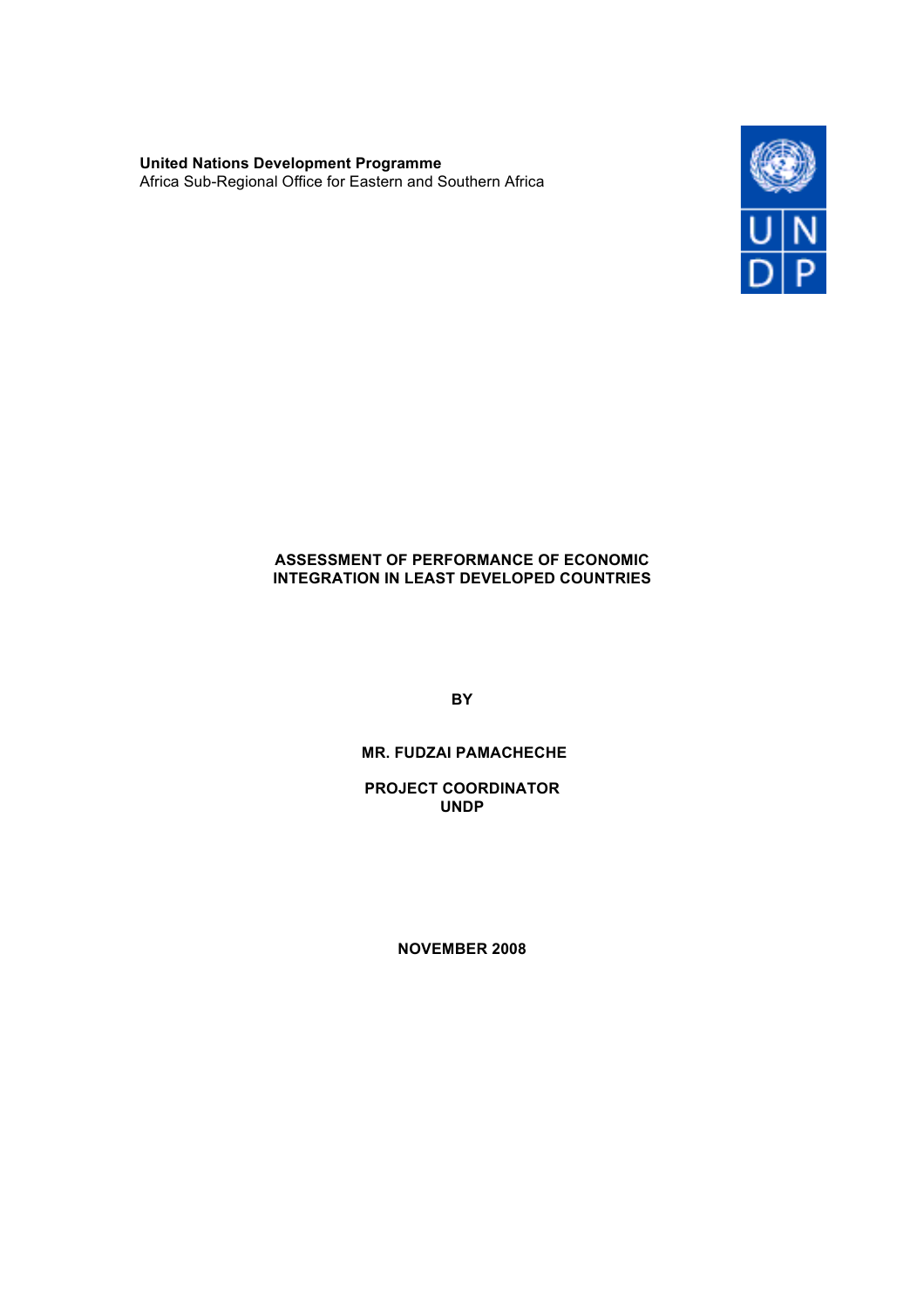#### **ASSESSMENT OF PERFORMANCE OF ECONOMIC INTEGRATION IN LEAST DEVELOPED COUNTRIES**

### **I. INTRODUCTION**

Least developed countries (LDCs) comprise ten percent of the world's population, approximately 1.3 billion people. They contribute only less than one-half of one percent of world trade. These countries are experiencing continuing decline in per capita income, export, and import. Their Gross domestic product (GDP) amounts to less than 10 percent of international GDP and they are also highly debt burdened because they have to borrow funds from outside sources. This makes them dependent on foreign sources that are often insufficient to meet their financial obligations for investment resources.

In a proper policy environment trade can promote growth and thereby contribute to poverty reduction. When supported by appropriate policies, trade can make an important contribution to pro-poor growth and sustainable development. It provides market for goods and services and enhances a country's access to foreign goods, services and technologies. And by stimulating the entrepreneurial activities of the private sector, it creates jobs and generates resources for sustainable development and poverty reduction, among other things.

While many countries have benefited greatly from policies aimed at fuller integration into the world economy, LDCs and most of sub-Saharan African (SSA) countries have been the least successful in this respect.

The plight and vulnerability of LDCs has been on the development agenda for a long time but it would appear that there has been little success in graduating the majority of the LDCs to a better level of development. In the late 1960s, the United Nations began paying special attention to the LDCs recognizing those countries as the most vulnerable of the international community. The International Development Strategy for the second United Nations Development Decade for the 1970s incorporated special measures in favour of the least developed countries. In order to generate international attention and action to reverse the continuing deterioration of the socio-economic condition of these most vulnerable countries, the First United Nations Conference on the LDCs was held in Paris in 1981, which adopted a comprehensive Substantial New Programme of Action (SNPA) for the 1980s for the LDCs.

Several other conferences and declarations have been made to address the situation of LDCs, with the Brussels Declaration and the Programme of Action for Least Developed Countries for the Decade 2001-2010, adopted by the Third United Nations Conference on the Least Developed Countries in Brussels on 20 May 2001, being the current one under implementation. LDCs have also received special attention in the World Trade Organisation multilateral trade negotiations. The whole aim of this special attention is to try and bring about economic integration of these countries into the global economy.

The strong growth performance of LDCs as a group has been the most encouraging feature of the global economy in the current decade. Economic growth since 2000 has been higher than in the 1990s. In 2005 and 2006 there was a growth acceleration that exceeded the 7% target set by the LDCs and their development partners in the Brussels Programme of Action for LDCs for the Decade 2001-2010. The key question is how sustainable is this growth and how well distributed is it to have an impact on poverty and on the participation of these countries effectively in the global economy?

This document will briefly discuss this subject of economic integration under the following key points:

- LDCs Integration Process Assessment;
- Challenges facing LDCs in their development effort;
- Possible Approaches to integrate LDCs into the global economy;
- Conclusions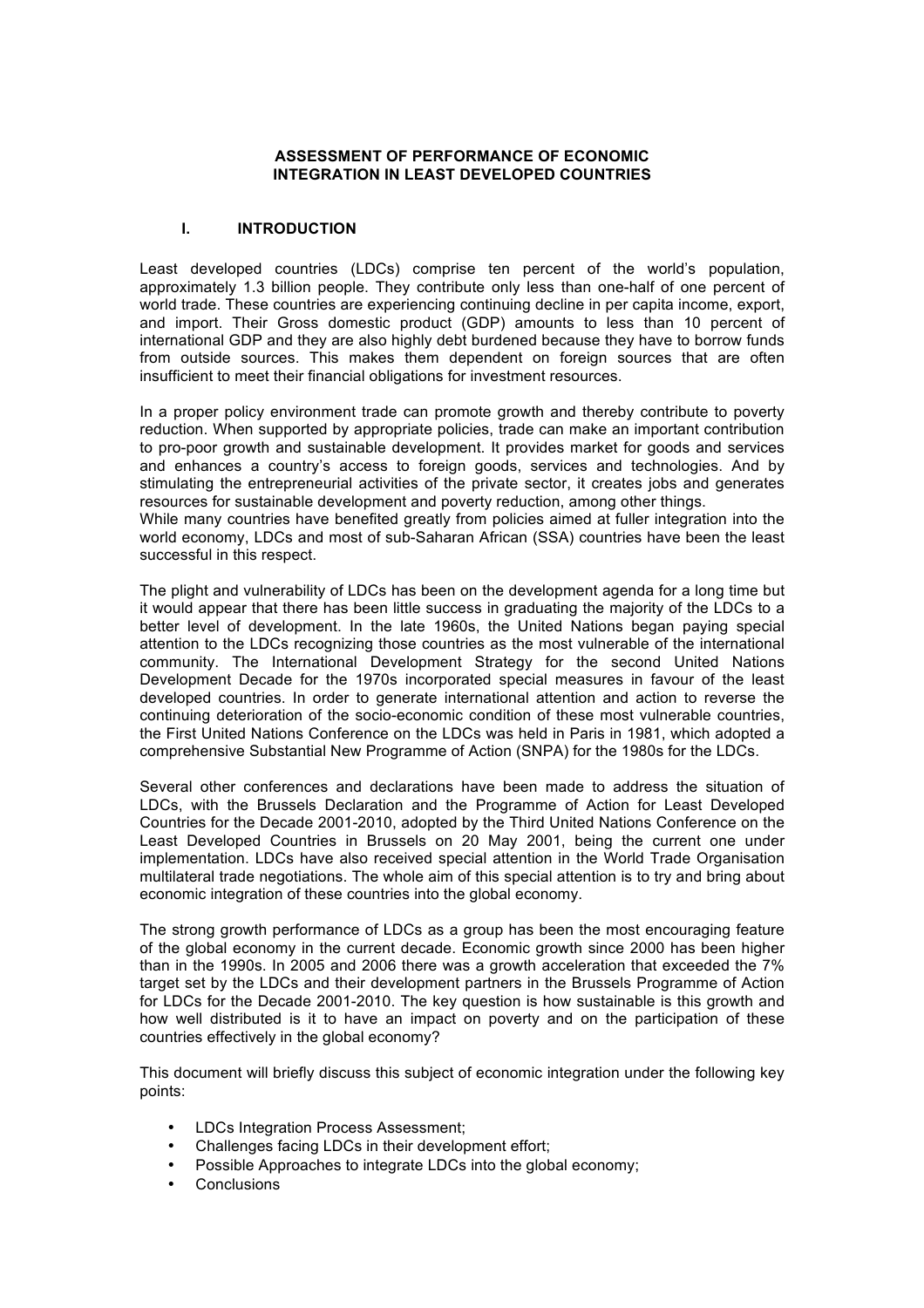#### **II. Integration Process and Assessment**

In recent years, a number of LDCs have achieved higher rates of economic growth than in the past and even higher growth of exports. On average LDCs real GDP growth was 4% between 1990 and 2000 which increased to 6.5 % between 2000-2006 with the highest growth achieved in 2005 of 7,9% , which declined to 7.5 % in 2006.

|                                 | Real GDP |       |      |      |      |  |
|---------------------------------|----------|-------|------|------|------|--|
|                                 | 1990-    | 2000- | 2005 | 2006 | 2007 |  |
|                                 | 2000     | 2004  |      |      | Proj |  |
| <b>LDCs</b>                     | 4.0      | 5.9   | 7.9  | 7.5  | 6.7  |  |
| African LDCs + Haiti            | 3.4      | 5.6   | 7.9  | 8.2  | 8.9  |  |
| African LDCs less oil exporters | 2.5      | 4.4   | 6.1  | 6.5  | 6.2  |  |
| Asian LDCs                      | 5.1      | 6.5   | 7.9  | 6.4  | 6.0  |  |
| <b>Island LDCs</b>              | 4.3      | 3.6   | 2.4  | 7.5  | 6.9  |  |
| Oil-ex[porting LDCs             | 5.1      | 7.4   | 10.5 | 10.6 | 12.4 |  |
| Oil-importing LDCs              | 3.7      | 5.4   | 7.0  | 6.5  | 6.1  |  |
|                                 |          |       |      |      |      |  |

Table 1

#### *Source*: Derived from UNCTAD Least Developed Countries Report 2008

Despite these positive developments, there continues to be serious concern to ensure propoor and inclusive growth that would have real impact on the lives of the poor. The positive economic growth would have been expected to assist these countries become more serious participants in the global economy.

Recognising the need to spread the benefits of globalisation and to integrate LDCs into the global economy, it was decided in the context of multilateral trade to find ways of accelerating that integration process. This brought the creation of the Integrated Framework by the World Trade Organization and other key development partners. The Integrated Framework was created to integrate LDCs into the world economy. Liberalization and globalization was designed to decrease boundaries amongst trading nations; more importantly, least developed countries' markets were to be opened to foreign trade. LDCs were supposed to benefit from increases in trade, which would result in economic gains thus leading to the alleviation of poverty in LDCs through a series of programmes and investments.. The integrated framework did has not attained its objectives. LDCs continue to face economic hardships in international trade and social development. The framework has been implemented in many LDCs but its impact has remained marginal. The Framework is now being enhanced with a view to strengthen its capacity to deliver.

Many people, least developed countries, and Non-Governmental Organizations (NGO) are arguing that liberalization and globalization benefits only developed countries. Leaders from least developed countries state that liberalization increases "the incidence of poverty, unemployment, job security, and social inequalities". They argue that least developed countries are worse off than they were before liberalization and globalization.

Least developed nations feel that the World Trade Organization (WTO) does not effectively represent their interest because they still face high tariffs and quotas. The least developed countries have argued that the WTO favours developed nations such as the European Nations through protectionism. Least developed countries have either agriculture based or resource –based and the market access for agricultural products remains highly protected through sanitary and phytosanitary measures, technical regulations, maximum residue levels to mention but a few barriers. Protectionism restricts access to markets and cuts exports.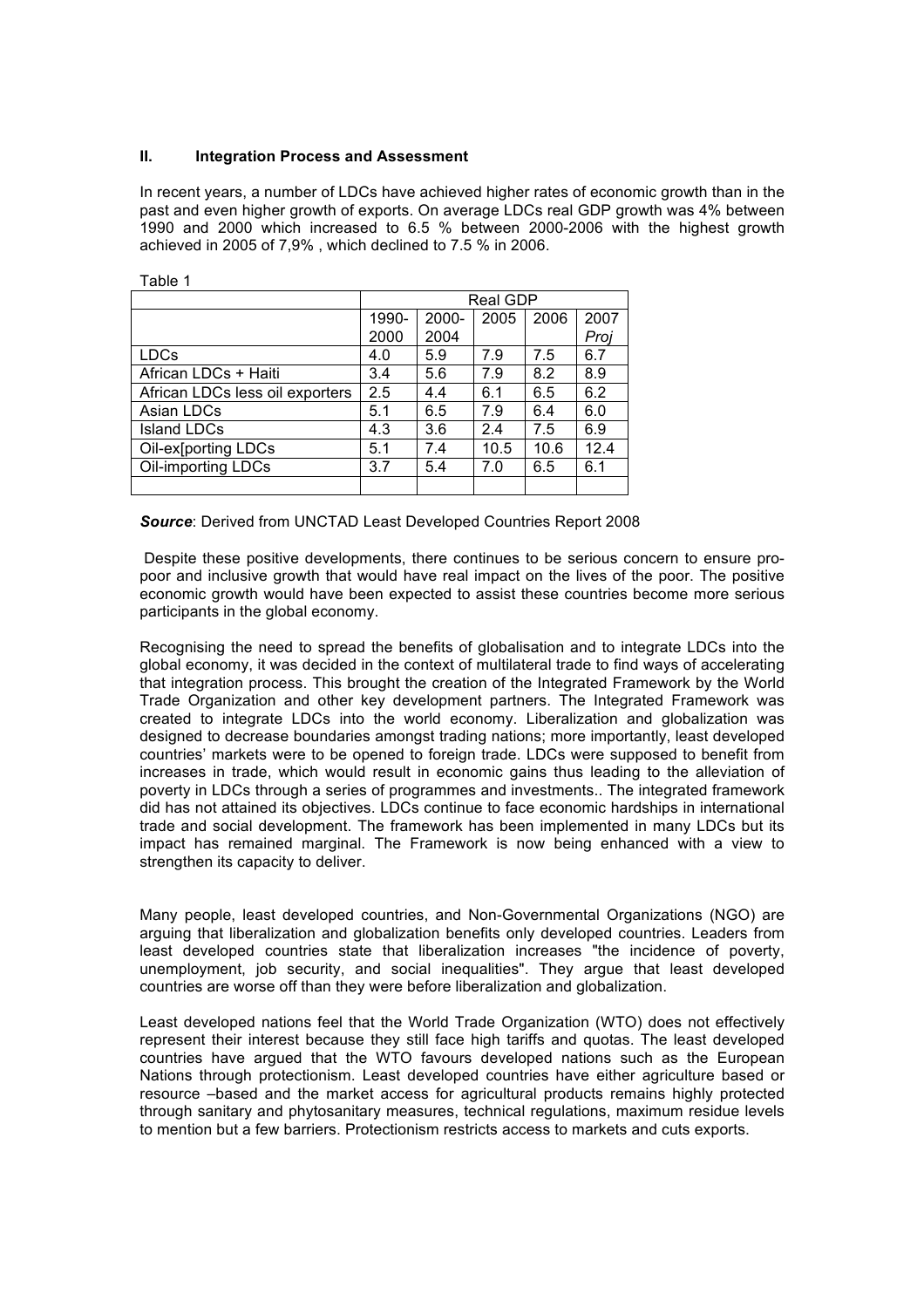The other initiative meant to integrate LDCs and other developing countries into the global economy is *Aid for Trade*. Aid for Trade is about helping developing countries, in particular the least developed to build their trade capacity and infrastructure needed to benefit from trade opening. It is part of overall Official Development Assistance (ODA) — grants and concessional loans — targeted at trade-related programmes and projects. It is recognized that Aid for Trade can be a valuable complement to the Doha Development Agenda (DDA), but it cannot be a substitute for the development benefits that will result from a successful conclusion to the DDA.

The OECD data show trade-related ODA commitments running at about \$25-30 billion a year in the past few years, which is around 30% of total ODA. This covers four main categories:

- > **Trade policy and regulation** amounted to roughly \$0.9 billion in 2005. This helps build local capacities to development of national trade policies, participate in trade negotiations and implement trade agreements. Annual commitments have increased by about 50% since the Doha Ministerial Declaration in November 2001.
- > **Building Productive Capacity** amounting to roughly \$9.5 billion This includes trade development spending of about \$2 billion a year. It is targeted at helping enterprises to trade and at creating a favourable business environment. Annual commitments have increased by about 75% since the Doha Ministerial Declaration;
- > **Economic infrastructure** spending was \$12.1 billion in 2005. This assistance helps countries build the physical means — transport and storage, communications and energy — to produce and move goods and export them. Its value to a country's economy extends well beyond trade;
- > Another component of the broadest measure of Aid-for-Trade is assistance for traderelated **structural adjustment** (about \$3-6 billion a year).

While these figures look encouraging a question to ask is where is the money going? It is our understanding that most LDCs are accessing these resources and that only a few developing countries are managing to utilise these resources.

Given the various constraints the LDCs have in exerting their effective involvement in the global economy, they have enjoined regional economic communities whose agenda is regional economic integration as vehicles for giving them a better and sustainable leverage to participate in the global economy in a meaning full way. Annex 1 shows the regional economic communities to which each of the LDCs belongs. Beside the regional integration initiatives, the LDCs have also been given opportunities through the European Union's Everything But Arms initiative for duty free and quota free market access to the EU market, the African Growth and Opportunity Act initiative of the US for African countries which adhered to certain conditions imposed by the US. All these are initiatives meant to uplift the LDCs.

In Africa, economic development focus is on regional integration as an important element. African Leader have emphasised regional integration as a key element of their strategies. In the African Plan, the New Partnership for Africa's Development (NEPAD), regional and subregional approaches to development are a key aspect. The plan sees the small size of countries, low incomes, and limited markets as inhibiting economies of scale, thus denying attractive returns to investors and in so doing constraining the diversification of production and exports. It also acknowledges the importance of trade as a factor for development and growth and it is becoming more and more evident. If accompanied by the proper flanking policies and if used correctly, trade policies can provide opportunities for promoting economic development and tackling poverty reduction. It is for this reason that developing countries fought for a Development Round at the WTO Ministerial Conference in Doha.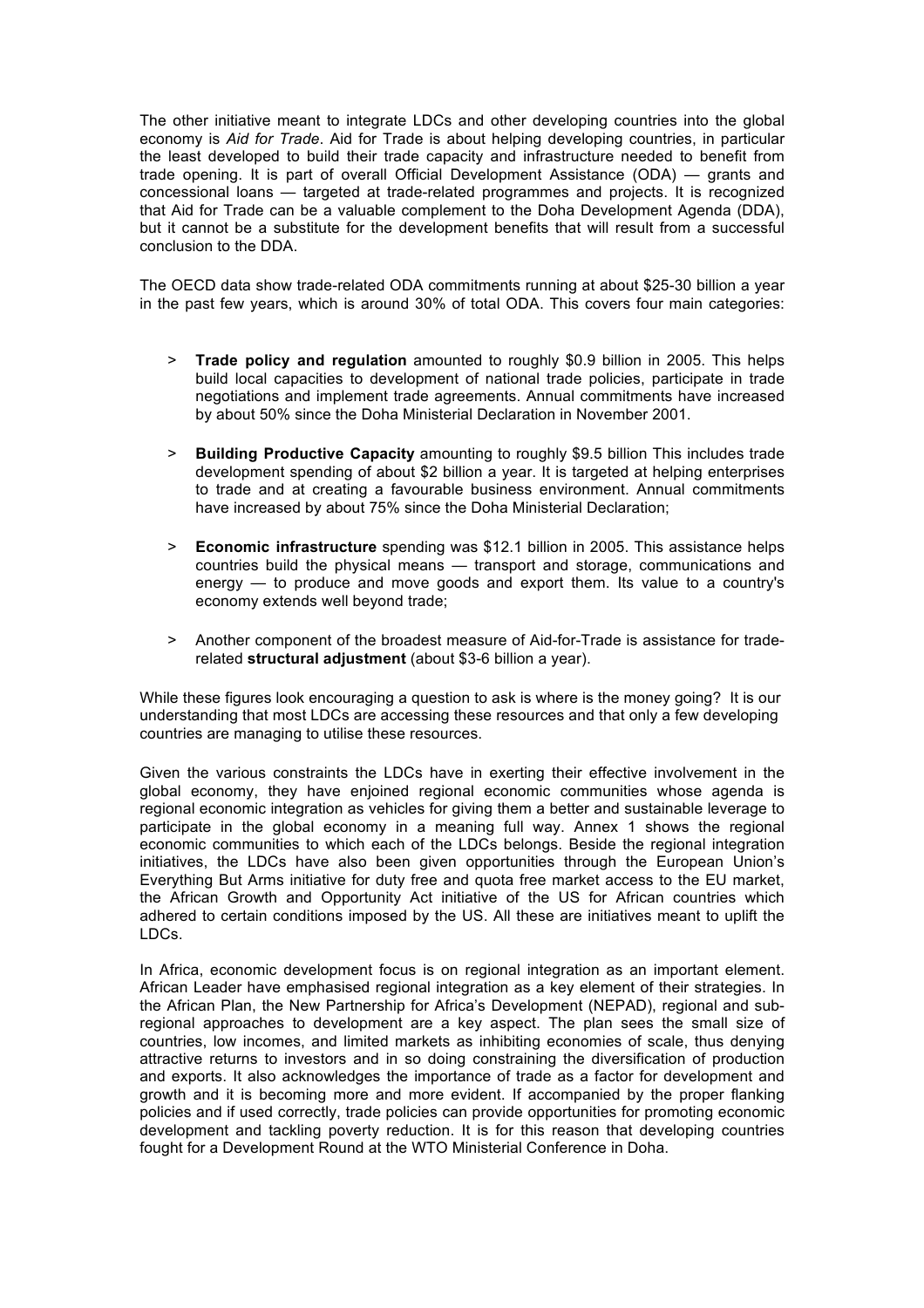The export performance of LDCs remains very low although it has increased substantially in an erratic way.

| Table 2                                                 |                            |      |        |                     |      |        |        |         |
|---------------------------------------------------------|----------------------------|------|--------|---------------------|------|--------|--------|---------|
| Merchandize Exports and Imports for LDCs in \$ millions |                            |      |        |                     |      |        |        |         |
|                                                         | <b>Merchandize Exports</b> |      |        | Merchandize Imports |      |        |        |         |
|                                                         |                            |      |        |                     |      |        |        |         |
|                                                         | 2003                       | 2004 | 2005   | 2006                | 2003 | 2004   | 2005   | 2006    |
|                                                         |                            |      |        |                     |      |        | Proj   |         |
| <b>LDCs</b>                                             | 43 535                     | 55   | 76 514 | 99                  | 59   | 69418  | 86 282 | 100 464 |
|                                                         |                            | 878  |        | 295                 | 871  |        |        |         |
| African LDCs                                            | 27 078                     | 36   | 51 874 | 69                  | 36   | 43412  | 55 110 | 65 362  |
|                                                         |                            | 288  |        | 448                 | 170  |        |        |         |
| Asian LDCs                                              | 16 078                     | 19   | 24 098 | 29                  | 22   | 24 192 | 29 107 | 32 658  |
|                                                         |                            | 118  |        | 244                 | 150  |        |        |         |
| Island LDCs                                             | 380                        | 472  | 542    | 603                 |      | 1814   | 2065   | 2 4 4 3 |
|                                                         |                            |      |        |                     | 551  |        |        |         |
| Oil-exporting                                           | 17 007                     | 23   | 38 031 | 51                  | 11   | 12 658 | 19 006 | 22 348  |
| <b>LDCs</b>                                             |                            | 837  |        | 731                 | 176  |        |        |         |
| Non-Oil                                                 | 26 5 28                    | 32   | 38 212 | 47                  | 48   | 56 760 | 67 276 | 78 116  |
| exporting LDCs                                          |                            | 041  |        | 564                 | 694  |        |        |         |
|                                                         |                            |      |        |                     |      |        |        |         |

*Source*: Derived from UNCTAD Least Developed Countries Report 2008

Between 1995 and 2000, LDC export growth was 51.9% which declined to 33.3% between 2001 and 2006. Table 2 shows the LDCs merchandize exports and imports in value terms. The UNCTAD report indicates that in 2006, Angola accounted for \$33 795 million of the LDCs' merchandise exports and most of these were from oil and related industry output. When one looks at regional distribution, the picture, which emerges is one where Africa & Haiti accounted for \$69 447.8 million with almost half coming from Angola.

Given the significant changes in trade, it shows that the economic growth achieved the LDCs group was underpinned by record export levels. However, these exports were mainly in the oil (Angola, Chad, Equatorial Guinea, Sudan, Timor-Leste and Yemen) and minerals sector (Zambia, Democratic Republic of Congo, Guinea, Mali Mauritania and Mozambique) aided by higher prices of commodities owing to the high demand from particularly China and India. Economic growth driven by commodity exports may not be sustainable in the long run as the commodities prices keep fluctuating. This calls for the need to diversify exports through diversified production particularly of manufactured products with high value. The heavy dependence on export of two or three commodities signifies that the economy is not that much integrated into the regional or global economy.

With respect to imports, most of the LDCs are relatively running open economies with low tariff. The increase in export has a corresponding increase in imports. The level of merchandise imports has continued to increase since 2000. LDC imports have increased from \$69 418.1 million in 2004 to \$100 463.7 million in 2006. It is estimated that about 30% of the imports are in the oil and food sectors. Food imports are like to surge even further given the high shortages accompanied by high food prices, which have characterised many LDCs recently leading to food riots in some countries. LDCs will need to relook at their agricultural production capacities with a view to improve food production, affordability and accessibility.

More significant has been the rise of developing Asia as an important destination of particularly African exports. The share of African exports going to developing Asia have almost trebled from about 6% in 1992 to 16% in 2006.This increase in African exports corresponds well with the economic growth of China and India and their emergence as major importers of raw materials.

According to the World Bank Global Development Finance, on line April 2008,financial flows to LDCs indicate that inflows of concessional loans and grants have increased over the years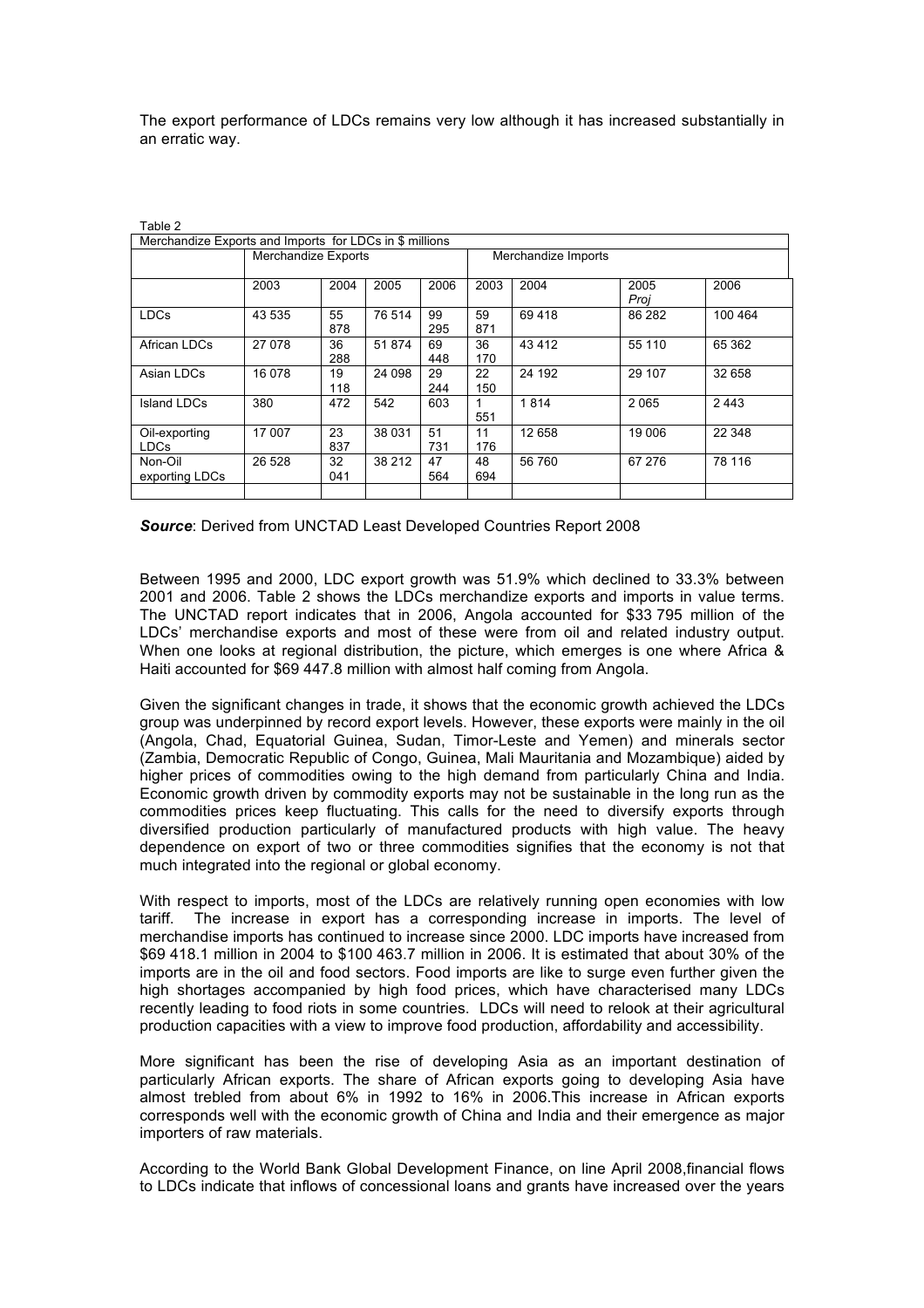from \$17 123 million in 2000 to \$28 181 million in 2006. This constitutes only 37% of total flows to developing countries. With the current global financial crisis, it is possible that financial flows to LDCs will be negatively affected and the resource providers fight their own problems. The anticipated decline will reduce the capacity of the LDCs to improve their productive and trading capabilities hence their integration into the global economy. With respect to foreign direct investment, LDCs received \$4 026.4 million in 2000 which increased to \$9 374.5 million in 2006. This appears to be a huge increase but most of it was going into oil producing countries thus leaving very little for other countries.

Deducing from the export products,it can be noted that despite a high level of integration with the global economy and the good export performance in recent years, the marginalisation of LDCs in global trade has declined only slightly if oil is excluded. Oil exports played a big role in the increase in exports of the LDCs as a group. Individually, most non-oil producing countries remain marginalised.

Trade in service has been gaining prominence in recent years in LDCs. It is estimated that in 2006 trade in services accounted for \$14 billion, which was equivalent to 12% of total exports in goods. African LDCs account for almost two thirds of the commercial services exports of all LDCs. Tourism is the most important service export constituting 33% of total service earnings, and it is more important for Island countries. While there is great potential for services exports form LDCs, the LDCs remain net importers of services such that in 2006 they imported \$33 billion worth of services.

Taking note of their vulnerability as individual small states, many LDCs have joined regional blocs with the aim of integrating their markets and take advantage of larger liberalised and competitive market. The degree of integration of LDCs into these regional economic communities varies from region to region and also varies with respect to the capacity of the country to produce goods and services that it can trade with its colleagues in the community. The contributions of LDCs to regional activities in many regional integration initiatives have not really led to serious integration of these countries both in terms of their share of trade in the regions and in terms of increasing their economic impact on the region. What appears to have continued to happen is that LDCs particularly in Africa have tended provide both skilled and unskilled labour to the developing African and developed countries across the globe. This development has led to the seriousness of looking at the services sector as a potential growth driving sector. However, it can be noted that trade liberalisation has increased the importance of trade in the economy but the response of export performance to liberalisation has been that clear or direct in Africa. Annex 1– below shows the regional integration initiatives to which the LDCs belong. UNCTAD indicates that trade liberalisation has had very little effect on intra-Africa trade. It currently accounts for 8% of total African exports in 2006.

A closer look at regional integration communities shows that LDCs within these blocs are inevitably key markets for the developing countries within the same grouping. For example within SADC despite favourable dispensations given to LDCs, they have not managed to increase their exports to the developing Members in a substantial manner, yet they also continue to import almost 30-40% of their imports from their regions.

The initiatives such as the Cotonou Agreement of the African, Caribbean and Pacific (ACP) States and the European Union (EU) and the Africa Growth and Opportunity Act of the United States AGOA were meant to accelerate the integration of some LDCs into the global economy. The Cotonou Agreement, although limited to LDCs in Africa, the Pacific and the Caribbean, tried to give market access to exports from these countries into Europe. Developments over the last decade show that the share of exports of the signatories to the Cotonou Agreement to Europe have, instead declined over the years. In fact when one looks at the commodities which were being sold by some of the least developed countries, the value has declined yet the volume has increased tremendously. The continued export of raw material has undermined the ability of the LDCs to penetrate market effectively with manufactured products. It used to cost 2 tonnes of coffee to buy a tractor and it now costs 6 tonnes of coffee to buy the same tractor. This is the disadvantage LDCs are facing. The Cotonou Agreement did not lead to the diversification of output for the countries benefiting form such preferences.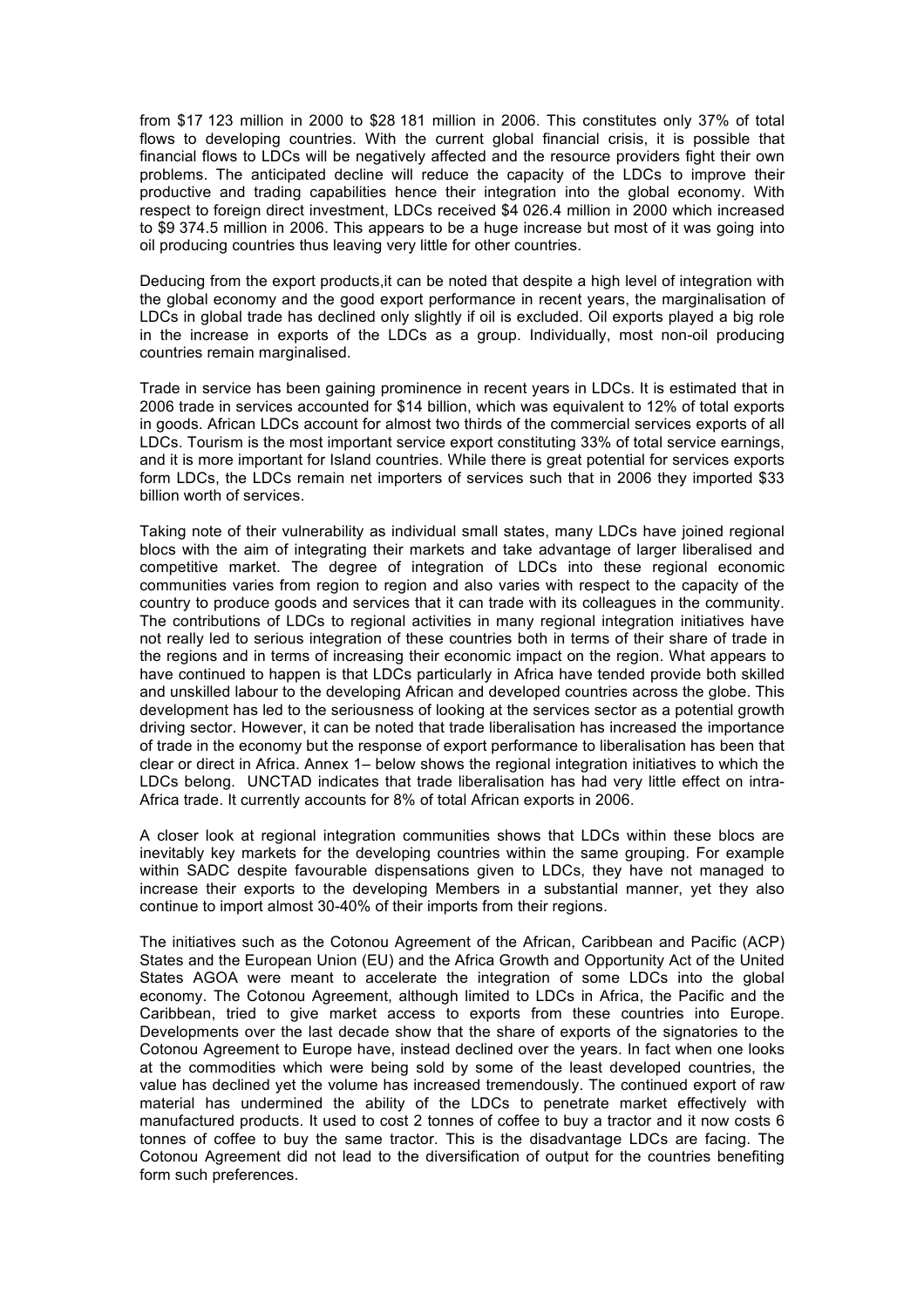According to the EU website, in 2007 trade with the ACP countries totalled €80 billion, with the EU importing goods to the value of €40.2 billion and exporting goods worth €39.7 billion. For most of the ACP countries - and for virtually all African ACP countries - the EU is the main trading partner. So, trade between the ACP and the EU has remained important for the ACP, but **marginal for the EU**.

The main products traded are: as regards ACP exports, petroleum (42% of total exports), followed by cocoa beans (5%) and diamonds (5%); as regards EU exports, machinery (22%), followed by oil (11%), vehicles (7%), ship/boats (7%), medicines (3%).

The EU website shows that EU investment flows to the ACP increased from  $\epsilon$ 1,922 million in 1996 to €4,319 million in 2002, which represented 3,3% share of EU total outflows. Investment flows to ACP Africa rose from €1,532 million in 1995 to €2,799 million in 2002. The relative importance of the ACP as a destination for investment has increased. EU capital employed in the ACP increased from 2.5% of total EU outward stock in 1996 to 3,1% in 2002 of the total EU share, amounted to €58,831 million.

**Everything But Arms** (EBA) is an initiative of the European Union under which all imports to the EU from the Least Developed Countries are duty free and quota free, with the exception of armaments. EBA entered into force on 5 March 2001. There are transitional arrangements for bananas, sugar and rice until January 2006, July 2009 and September 2009 respectively.

The aim of the scheme is to encourage the development of the world's poorest countries. Development is a fundamental tenet of the EU trade strategy which aims to support the gradual integration of developing countries in the world economy and the multilateral trading system. The EU focus is on the development of economic wealth of LDCs or regions for the well-being of their inhabitants. From a policy perspective, economic development can be viewed as efforts that seek to improve the economic well-being and quality of life for a community by creating and/or retaining jobs and supporting or growing incomes and the tax base. The initiative and the related policies were set to promote human development as the key to sustaining social and economic progress in all countries, and recognize the importance of creating a global partnership for development. MDGs also included a call for an open, rulebased trading system while recognising the importance of better market accesses for developing countries and in particular LDCs.

The African Growth and Opportunity Act of the US, is worth mention as well since it also aimed at opening up the US market to a number of African countries that qualified to access that market. A number of Africa LDCs had market access under this initiative. Initially for a few countries the preferences appeared to be paying dividends until the Multi-fibre Agreement expired and most of the investment which had come from China evaporated and left many countries with huge employment problems and the Chinese firms relocated back to China where labour cost are very cheap. Some countries have managed to continue sending their exports to the US under AGOA. The share of African exports going to North America was 24% in 2006

#### **III. Development Challenges of LDCs**

While the initiatives referred to above are laudable, LDCs still face immense challenges that are inherent in their economies, socio-political issues and in accessing the markets of the developing and developed world. LDCs are characterised by their exposure to a series of vulnerabilities and constraints such as limited human capital and productive capacity; weak institutions, poorly diversified industries and underdeveloped and small markets for many good s and services; poor infrastructure and lack of access to information and communication technology.

LDCs tend to rely heavily on commodity exports, which exhibit a major weakness in the sustainable development and economic growth that would be inclusive and would have positive impact on tackling poverty. Commodity prices tend to a high degree of variability and can therefore not be relayed upon to long term development. The Asian LDCs are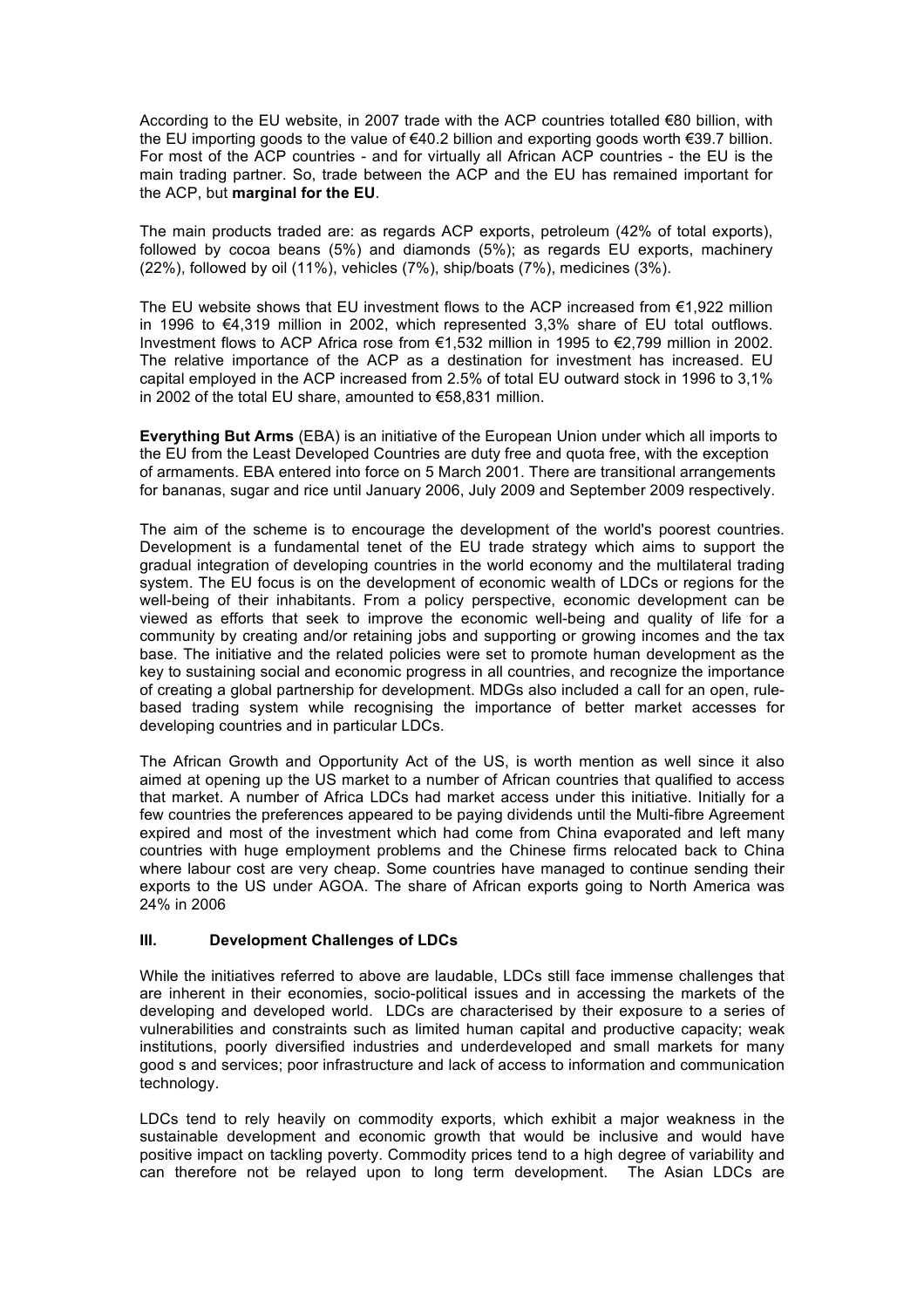diversifying their exports away from commodities, which is a positive trend. The challenge with respect to commodity exports is to find innovative ways of diversifying exports from commodities to processed and manufactured product with high value. There is need to venture into serious value addition initiatives.

The lack of capacity and knowhow on the development of technological progress in LDCs militates against their ability to increase their productive capacities and productivity which are essential for international competitiveness. At best most LDCs rely on resource-based, simple and labour intensive technological content in production and such products do not have the competitive edge required. The fact is that innovation helps move towards high value products, which have the ability to earn more income. The need to move to advanced technology, science, research and development remains key challenge for most LDCs.

Linked to technological capacity is lack of productive capacities that make it very difficult for LDCs to supply their markets adequately and continuously. Many firms in LDCs are basically small to medium scale in the size of their operations. They do not have the capacity to supply large markets. A number of LDCs faced serious supply problems when they had managed to penetrate the US market under AGOA such that many small companies had to work together to keep the market.

The cost of doing business is relatively high in most LDCs emanating from high costs of infrastructure services more so for landlocked LDCs. Infrastructure services such as transport, telecommunications and power remain very high and render some products non competitive in the international markets. Countries like Malawi at times pays up to 40% as transport costs for exports and this effectively undermines the competitiveness of the exports. The cost of telecommunications remain high in most LDCs and more so in Africa. While progress has been made in increasing accessibility of the local population to telecommunication facilities, the cost are still high compared to other developing countries.

Inadequate business infrastructure and cumbersome rules and regulatory frameworks militate against new investments in LDCs. The stringent regulations and red tape encourages corruptive tendencies which become a major cost in doing business. There is need for a high degree of transparency and accountability within the systems that deal with business.

The size of the private sector in LDCs is very small and needs to be encouraged to grow through increased foreign direct investment. At the same time there is lack of trust between public and private sector thus hindering good working relationship building and advocacy, which would be a way of raising esteem, enthusiasm, trust and knowledge sharing.

Human resources are at the centre of all production as it is labour that is the prime mover of development and of economic activity. In LDCs there is huge shortage of technical skills required to man industry on a sustainable basis. The old system of public and private sector efforts at training particularly the artisans for industry is now history and this is a major drawback on industrial development and on improving productivity and productive capacities.

The issue of standards, quality and technical regulations and sanitary and phytosanitary measures, while very important for protecting the health and safety of animal and plant life, have essentially become barrier to trade. These market requirements have proved to be absolutely costly for LDCs in terms of financing the necessary infrastructure such as laboratories, testing machinery and the human resources required to carry out the inspections before export. In broad terms these challenges relate to enhancing production practices, improving quality assurance and management systems at firm level, and better monitoring, evaluation, product testing and packaging methods, to respond to the changing technical requirements of trading partners. Institutional reforms, investment in human capital and infrastructure improvements in laboratories and other facilities are necessary. Fundamental and dynamic trends are developing and as new regional, bilateral and multilateral trade agreements are being negotiated, issues of standardization, certification, measurement testing and conformity have proved to be the most difficult to deal with as they too determine the competitiveness of the region's products and services on the international market.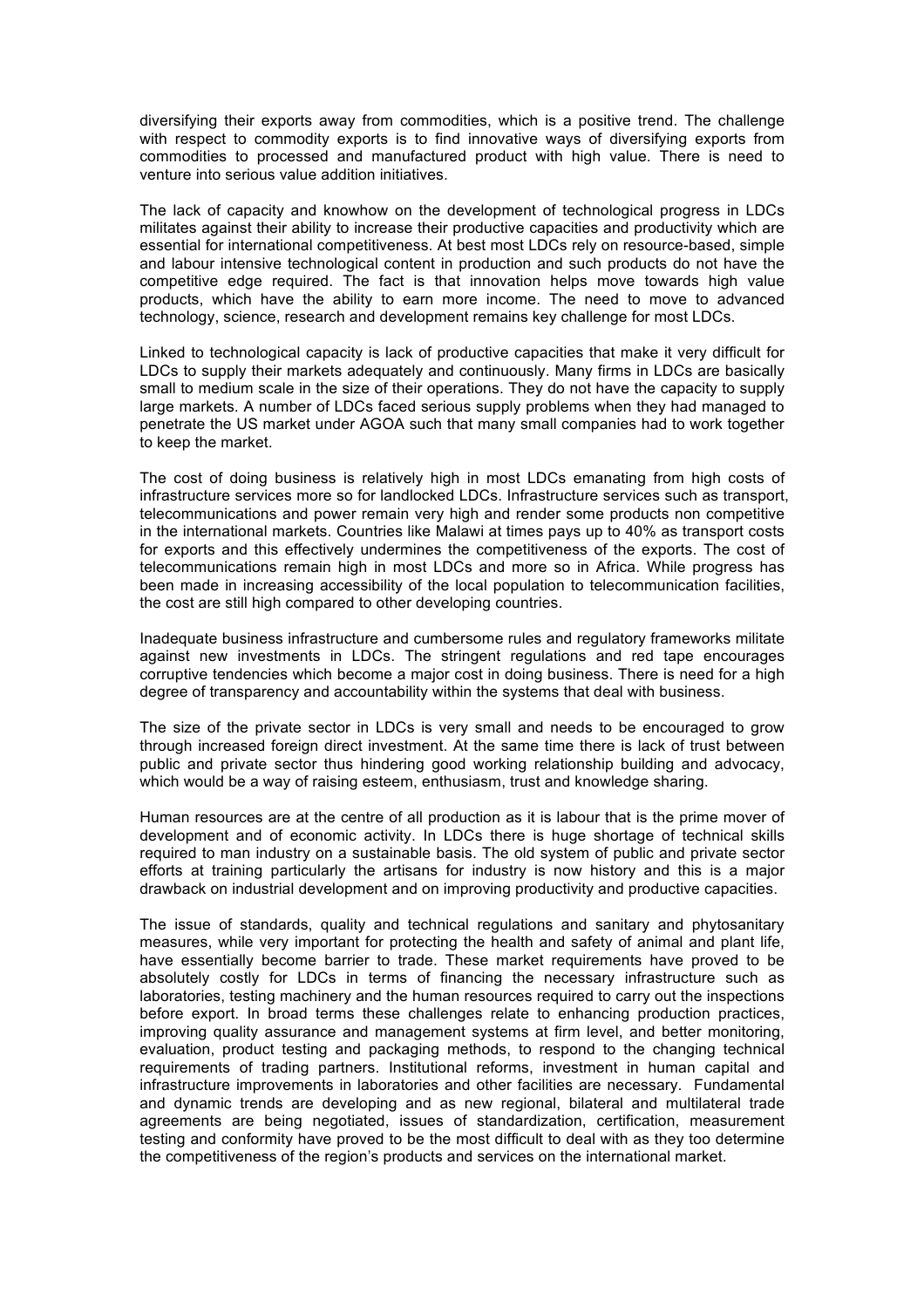One of the major challenges facing LDCs is the tendency to employ protectionist policies due to fear of being swamped by imported competitive goods. As Bernard Hoekman (2003) says, as quoted by Stglitz in Fair Trade for All, protectionism can be self-defeating for developing countries in a world where multinational corporations have made production increasingly fragmented internationally. For many developing countries the only option to reach the minimum scale of required for sustained growth in output is integration into the global economy with the rest of the world." This indeed is a great challenge which requires careful policy making and concerted effort in implementing the policy to open up the economy.

## **IV. Integration of LDCs into the Global Economy**

This section reviews and discusses possible approaches to integrate LDCs into the global economy.

In a world increasingly without borders trade liberalisation has become a powerful force for change. Trade liberalisation programmes have caused important economic and social changes in countries where they were implemented. The globalisation process will not stop and therefore there is a need for more efforts in all countries and at the regional and international levels to ensure that trade reform reduces poverty rather than increase inequality and marginalising the most vulnerable groups. Helping LDCs reap full benefits from the global trading system has become important national and regional and international policy objectives. As has been elaborated earlier a number of initiatives that have been undertaken do show the concern the international community has on the plight of LDCs.

Improved preferential market access is important only for a short period as most preferences are being eroded at a fast pace with accelerated reduction in tariffs. As already indicated, LDCs have not been able to take advantage of preferential market access to improve their level of exports. What should be addressed are critical issues relating to supply-side challenges namely:

- Infrastructure such as energy, rail and road connectivity and telecommunications; information and communications technology;
- investment bottlenecks in particular costs of doing business and property rights; productivity and increased productive capacity; and
- competitiveness.

Issues of governance and transparency of all systems dealing with private capital or publicprivate partnerships have come to the fore as very critical determinants for improved inflow of foreign resources. However, the indicators for measuring whether a country is doing well on governance issues remain debatable, as LDCs see these issues as literally constrain them in policy making. The influence of development partners tends to dictate what should or should not be done without looking closely at the cultural and historical developments of a country. LDCs are crying for more policy space so that they consult their constituencies more effectively and obtain buy in and ownership of policy frameworks which would make it easy to implement. Country ownership of policy is critical for driving country-led development, not aidled. In short it is self defeating to think that LDCs can be lifted from their problem through development aid and some such assistance as long as that assistance does not build the productive capacity.

LDCs need to commit themselves to addressing critical challenges facing them through:

- fostering genuine people-centered policy frameworks;
- building human and institutional capacities;
- building productive capacities and take advantage of opportunities created by globalization;
- enhancing the role of trade as a key instrument for development;
- reducing vulnerability and protecting the environment; and
- mobilization of resources and in particular remittances and form the Diaspora.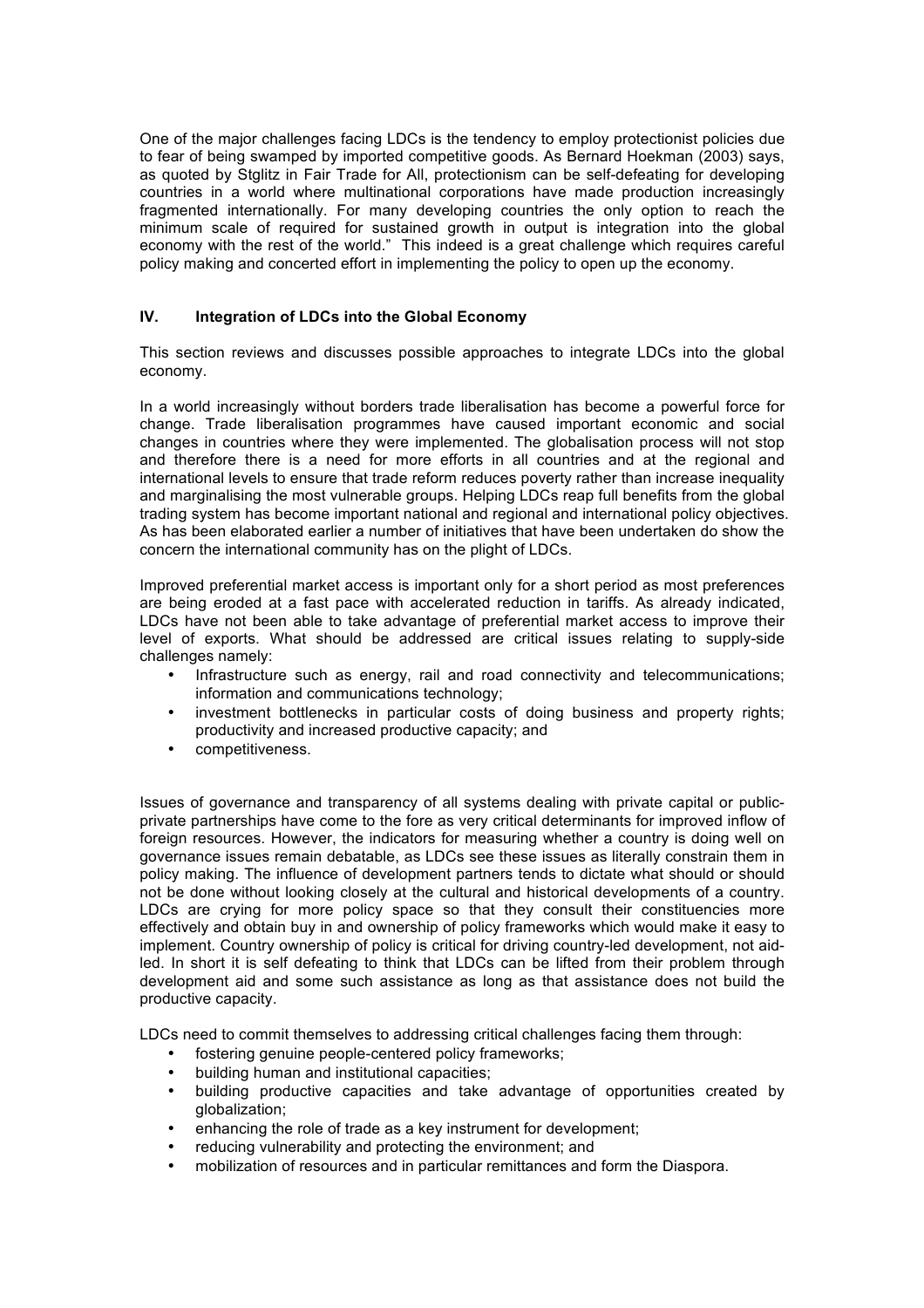LDCs should view development in an integrated approach that is comprehensive, coherent self-sustaining and long-term in character. A piece-meal approach to development tends to create more challenges and obstacles. Development partners should accept to support development priorities as set by the countries themselves. This calls for genuine partnership of equals based on mutual respect and trust.

LDCs must be ready to intervene in the market when necessary to do so in order to protect the welfare of those who are vulnerable, while acknowledging the importance of market forces in the sustained process of economic growth and poverty reduction. It should be noted that markets are not sensitive to social developments which are important for stability. Markets still need to be regulated for them to perform better. The current financial crisis suggests that there is a need for regulation and for Government to temper with the market to protect the weak and vulnerable.

#### **V. Conclusions**

- $\triangleright$  There has been some improvement in the level of integration of LDCs into the multilateral trading system and the global economy as a group.
- $\triangleright$  As individual countries, the majority remain weak and marginalised.
- $\triangleright$  The initiatives undertaken by various countries, groups of countries and international organisations to help integrate LDCs into the global economy are several but the fruits are still far off the reach of the LDCs.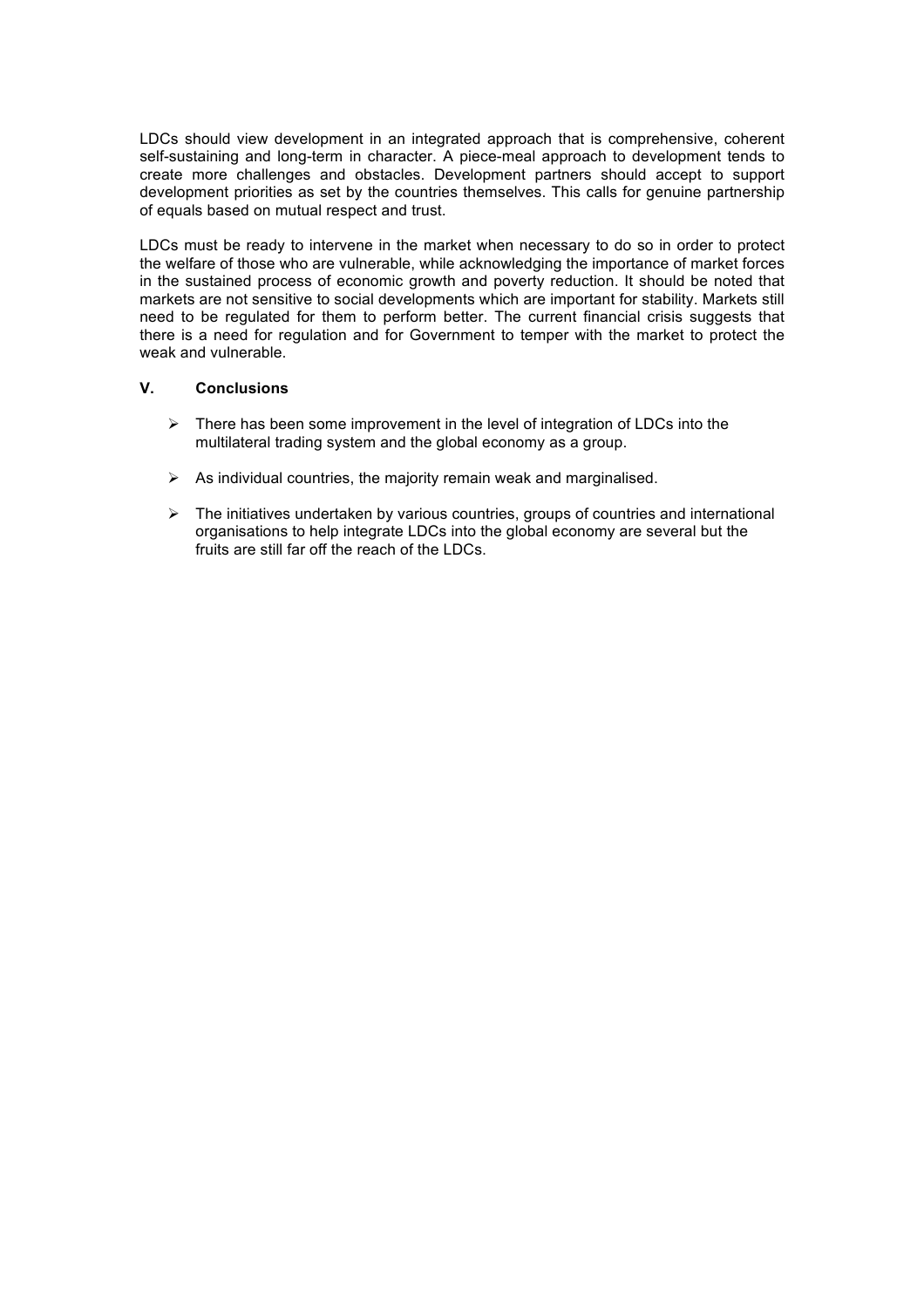### **References**

- 1. Economic Commission for Africa: Assessing Regional Integration in Africa, 2004;
- 2. Namibian Economic Policy Research Unit: Monitoring Regional Integration in Southern Africa , Year book Volume 4-2004;
- 3. UNCTAD: Least developed Countries Report 2006 and 2008;
- 4. SADC: Official SADC Trade, Industry and Investment Review 2007/2008;
- 5. UNDP: Human Development Report 2005;
- 6. Joseph Stiglitz: Globalisation and its Discontent, 2003
- 7. Joseph Stiglitz and Andrew Charlton: Fair Trade for All: How Trade can Promote Development;
- 8. World Bank Global Development Finance, on line April 2008
- 9. EU website on EU-ACP relations.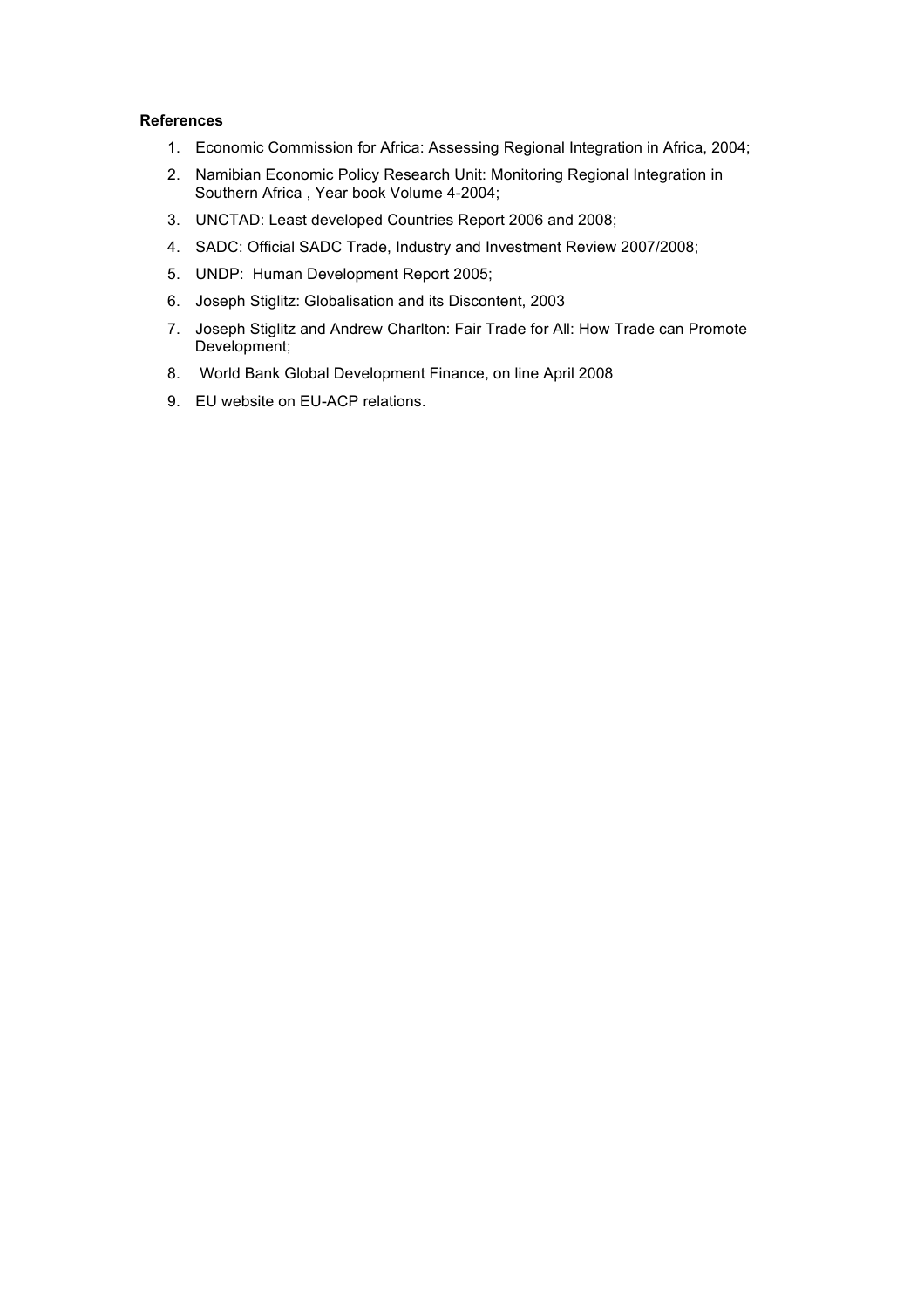Annex 1

LDC membership in regional/sub-regional organisations

#### **I. African sub-regional entities**

1. SADC (Southern African Development Community)

SADC House Government Enclave Private Bag 0095 Gaborone, Botswana Tel: 011 267 351-863 Fax: 011 267 372-848

- · Angola
- · Democratic Republic of the Congo
- · Lesotho
- · Madagascar
- · Malawi
- · Mozambique
- . Tanzania
- · Zambia

2. ECOWAS (Economic Community of West African States)

Executive Secretariat 60 Yakubu Gowon Crescent Asokoro District P.M.B. 401 Abuja, Nigeria Tel: 011 234 9 3147-647 / 3147-648 / 3147-649 Fax: 011 234 9 3143-005 / 3147-646

- · Benin
- · Burkina Faso
- · Gambia
- · Guinea
- · Guinea Bissau
- · Liberia
- · Mali
- · Niger
- · Senegal
- · Sierra Leone
- · Togo

3. ECCAS (Economic Community of Central African States)

B.P.2113 Libreville, Gabon Tel: 011 241 73-35-47

- · Burundi
- · Central African Republic
- · Chad
- · Democratic Republic of the Congo
- · Equatorial Guinea
- · Rwanda
- · Sao Tome and Principe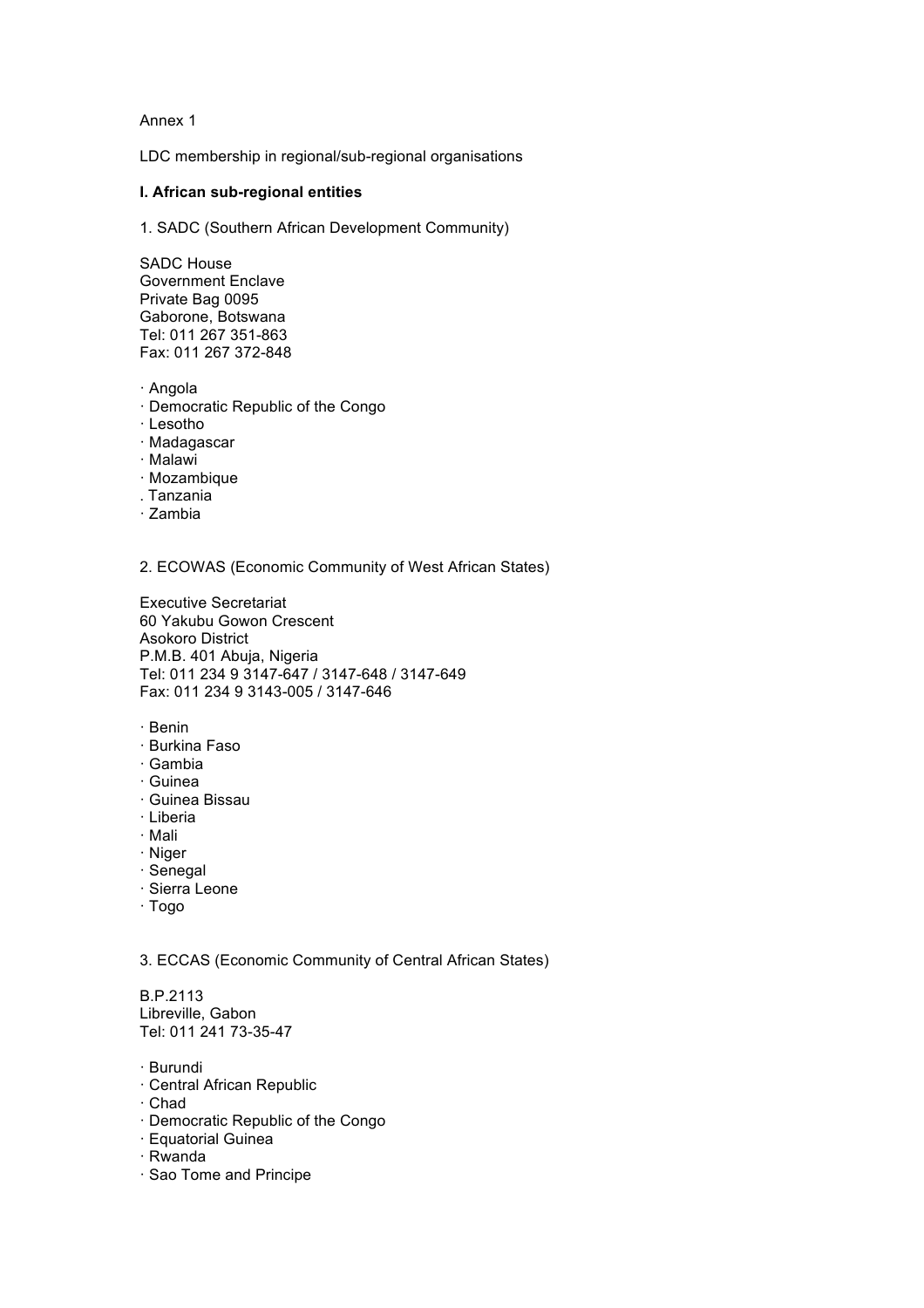4. EAC (East African Community)

AICC Building Kilimanjaro Wing, 5th Floor P. O. Box 1096 Arusha, Tanzania Phone: 011 255 27 250-4253/8 Fax: 011 255 27 250-4255 E-mail: eac@eachq.org

· Tanzania

· Uganda

5. IGAD (Inter Government Authority of the Greater Horn of Africa)

P.O. Box 2653 Djibouti, Republic of Djibouti Tel: 011 253 354-050 Fax: 011 253 356-994/356-284/353-195

· Djibouti

· Eritrea

· Ethiopia

· Somalia

· Sudan

6. League of Arab States

P. O. Box 11 Cairo, Egypt Tel: 011 202 575-0511/ 011 202 575-2966 Fax: 011 202 574-0331

- · Comoros
- · Djibout
- · Mauritania
- · Somalia
- · Sudan
- · Yemen

7. Arab Maghreb Union

26-27 Rue Ogba, Agdal, Rabat, Morocco Tel: 011 212 7 77-26-68 Fax: 011 212 7 77-26-93

· Mauritania Common Market for Eastern and Southern Africa (COMESA)

- 
- . Burundi
- . Comoros
- · Djibout
- · Eritrea
- · Ethiopia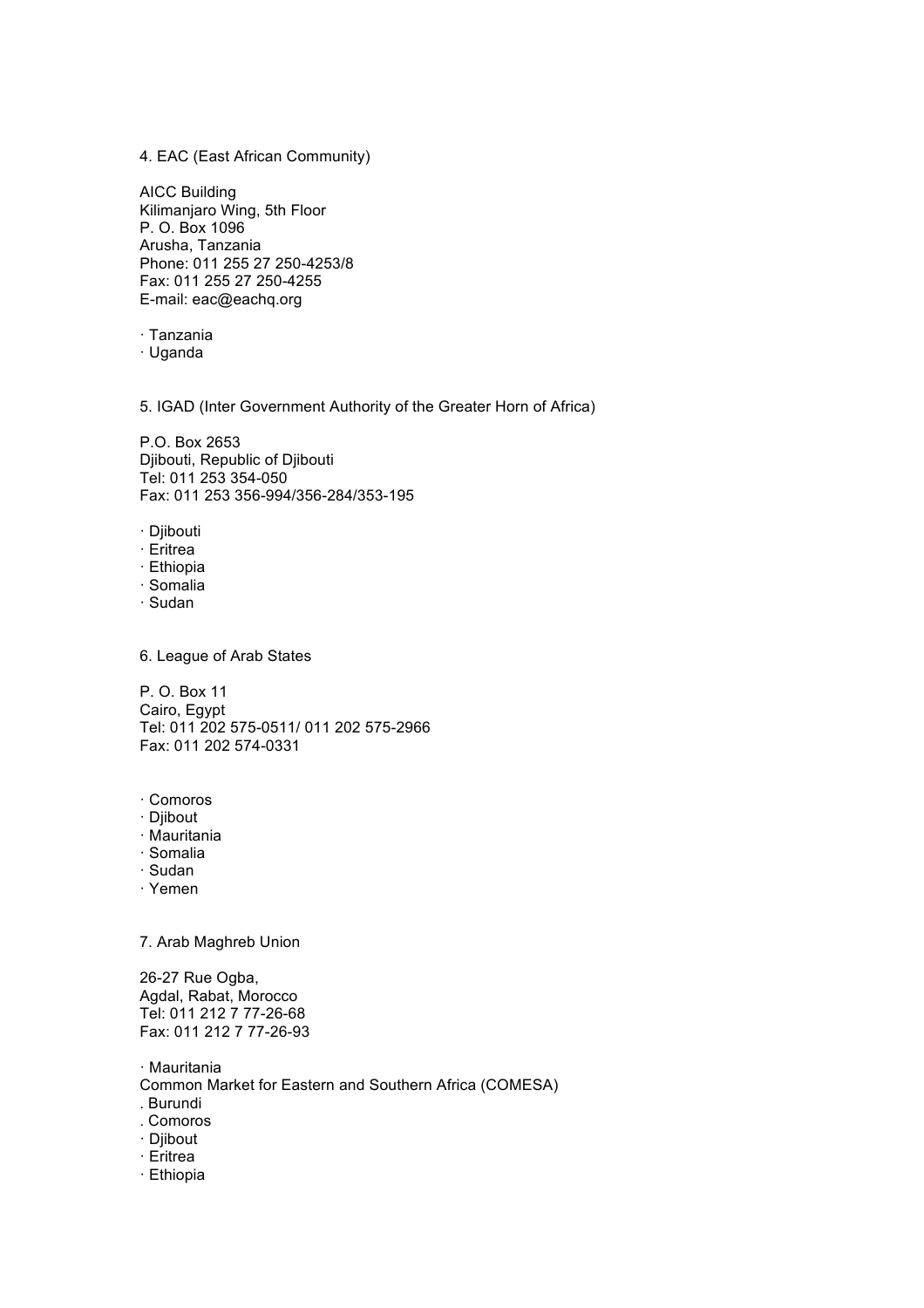- · Malawi
- . Rwanda
- · Somalia
- · Sudan
- . Uganda

#### **II. Asian sub-regional entities**

1. ASEAN (Association of Southeast Asian Nations)

**Secretariat** 70 A Jalan Sisingamangaraja Jakarta, Indonesia

· Cambodia

· Myanmar

· Lao P.D.R.

2. South Asian Association for Regional Cooperation)

SAARC Secretariat P.O. Box 4222 Kathmandu, Nepal Tel: 011 977 1 221794/221785 Fax: 011 977 1 227033/223991 E-mail: saarc@saarcsec.org

· Bangladesh

- · Bhutan
- · Maldives
- · Nepal

3. Economic Cooperation Organization (ECO)

Permanent Secretariat 5 Hejab Ave. Tehran, Iran

· Afghanistan

## **III. South American and Caribbean entities**

1. CARICOM (The Caribbean Community)

Caribbean Community Secretariat P. O. Box 10827 Avenue of the Republic Georgetown, Guyana

· Haiti

## **IV. Pacific Islands entities**

1. Pacific Islands Forum